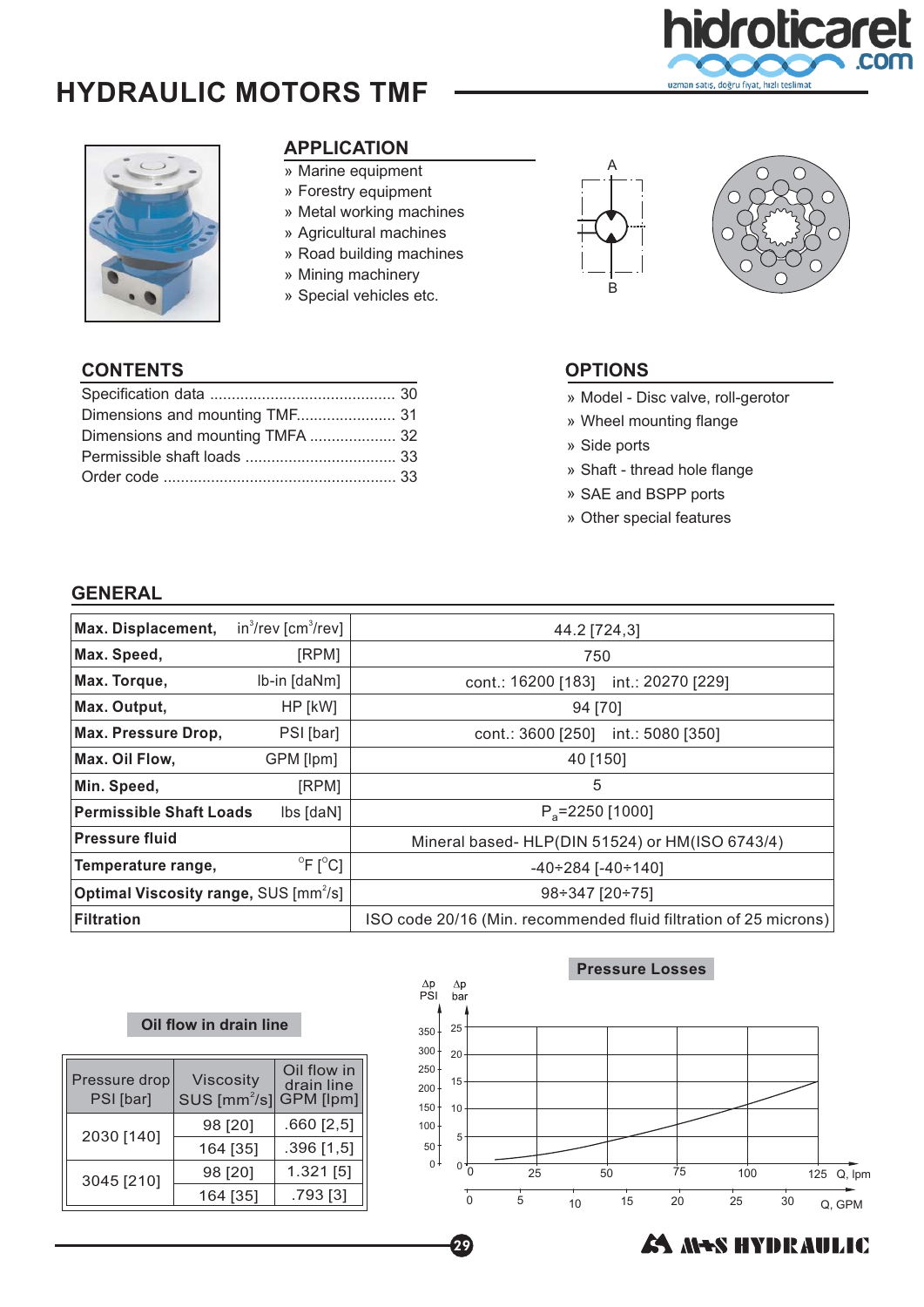



**TMF** 

**MOTORS** 

| <b>Type</b>                        |                              | <b>TMF</b><br>200              | <b>TMF</b><br>250                       | <b>TMF</b><br>315   | <b>TMF</b><br>400   | <b>TMF</b><br>470 | TMF<br>500 | <b>TMF</b><br>630                             | <b>TMF</b><br>725                                                                       |
|------------------------------------|------------------------------|--------------------------------|-----------------------------------------|---------------------|---------------------|-------------------|------------|-----------------------------------------------|-----------------------------------------------------------------------------------------|
| Displacement,                      |                              | 12.29                          | 15.36                                   | 19.9                | 25.06               | 28.97             | 31.95      | 38.52                                         | 44.2                                                                                    |
| $in^3$ /rev [cm $^3$ /rev]         |                              | [201, 4]                       | [251,8]                                 | [326,3]             | [410, 9]            | [475]             | [523, 6]   | [631, 2]                                      | $[724]$                                                                                 |
| Max. Speed,                        | Cont.                        | 625                            | 500                                     | 380                 | 305                 | 260               | 240        | 190                                           | 170                                                                                     |
| [RPM]                              | $Int.*$                      | 750                            | 600                                     | 460                 | 365                 | 315               | 285        | 230                                           | 215                                                                                     |
| Max. Torque                        | Cont.                        | 6375 [72]                      | 7965[90]                                |                     |                     |                   |            |                                               | 10265[116] 13010[147] 15135[171] 15225[172] 16200[183] 14160[160]                       |
| Ib-in [daNm]                       | $Int.*$                      |                                |                                         |                     |                     |                   |            |                                               | 9030[102] 11330[128] 14425[163] 18232[206] 16030[215] 19030[215] 20270[229] 17000[192]  |
|                                    | Peak**                       |                                |                                         |                     |                     |                   |            |                                               | 10180[115] 12745[144] 16460[186] 20800[235] 21240[240] 21240[240] 24250[274] 21240[240] |
| Max. Output                        | Cont.                        | 55 [41]                        | 55 [41]                                 | 55 [41]             | 55 [41]             | 55 [41]           | 50[37,5]   | 37,5 [28]                                     | 35 [26]                                                                                 |
| HP [kW]                            | $Int.*$                      | 87 [65]                        | 94[70]                                  | 94[70]              | 94[70]              | 74[55]            | 68 [51]    | 56 [42]                                       | 54 [40]                                                                                 |
| <b>Max. Pressure Drop</b>          | Cont.                        | 3600[250] 3600[250]            |                                         | 3600[250]           | 3600[250]           | 3600[250]         |            | 3340[230] 2900[200]                           | 2320[160]                                                                               |
| PSI [bar]                          | Int.*                        | 5080[350] 5080[350]            |                                         | 5080[350]           | 5080[350]           | 4570[315]         |            | 4060[280] 3625[250]                           | 3045[210]                                                                               |
|                                    | Peak**                       | 5800[400] 5800[400]            |                                         | 5800[400]           | 5800[400]           | 5080[350]         |            | 4640[320] 4350[300]                           | 3770[260]                                                                               |
| <b>Max. Oil Flow</b>               | Cont.                        | 33[125]                        | 33[125]                                 | 33[125]             | 33[125]             | 33[125]           | 33[125]    | 33[125]                                       | 33[125]                                                                                 |
| GPM [lpm]                          | $Int.*$                      | 40[150]                        | 40[150]                                 | 40[150]             | 40[150]             | 40[150]           | 40[150]    | 40[150]                                       | 40[150]                                                                                 |
| <b>Max. Inlet Pressure</b>         | Cont.                        | 3920[270]                      | 3920[270]                               | 3920[270]           | 3920[270]           | 3920[270]         |            | 3920[270] 3920[270]                           | 3920[270]                                                                               |
| PSI [bar]                          | Int.*                        |                                | 5370[370] 5370[370] 5370[370] 5370[370] |                     |                     | 5370[370]         |            | 5370[370] 5370[370]                           | 5370[370]                                                                               |
|                                    | Peak**                       | 6100[420] 6100[420]            |                                         | 6100[420] 6100[420] |                     | 6100[420]         |            | 6100[420] 6100[420]                           | 6100[420]                                                                               |
| <b>Max. Return Pressure</b>        | 0-100 RPM 1100 [75]<br>Cont. |                                | 1100 [75]                               | 1100 [75]           | 1100 [75]           | 1100 [75]         | 1100 [75]  | 1100 [75]                                     | 1100 [75]                                                                               |
| without Drain Line or              | Cont. 100-300 RPM            | 580 [40]                       | 580 [40]                                | 580 [40]            | 580 [40]            | 580 [40]          | 580 [40]   | 580 [40]                                      | 580 [40]                                                                                |
| <b>Max. Pressure</b>               | >300 RPM<br>Cont.            | 290 [20]                       | 290 [20]                                | 290 [20]            | 290 [20]            | 290 [20]          |            |                                               |                                                                                         |
| in Drain Line, PSI [bar]           | $Int.*$<br>0-max. RPM        | 1100 [75]                      | 1100 [75]                               | 1100 [75]           | 1100 [75]]          | 1100 [75]         | 1100 [75]  | 1100 [75]                                     | 1100 [75]                                                                               |
| <b>Max. Return Pressure</b>        | Cont.                        | 2000[140] 2000[140]            |                                         | 2000[140]           | 2000[140]           | 2000[140]         |            | 2000[140] 2000[140]                           | 2000[140]                                                                               |
| with Drain Line                    | $Int.*$                      |                                | 2500[175] 2500[175] 2500[175] 2500[175] |                     |                     | 2500[175]         |            | 2500[175] 2500[175]                           | 2500[175]                                                                               |
| PSI [bar]                          | Peak**                       | 3000[210] 3000[210]            |                                         |                     | 3000[210] 3000[210] | 3000[210]         |            | 3000[210] 3000[210]                           | 3000[210]                                                                               |
| <b>Max. Starting Pressure with</b> |                              |                                |                                         |                     |                     |                   |            |                                               |                                                                                         |
| <b>Unloaded Shaft, PSI [bar]</b>   |                              | 90 [6]                         | 90[6]                                   | 90 [6]              | 90 [6]              | 90[6]             | 90 [6]     | 90 [6]                                        | 90[6]                                                                                   |
| Min. Starting Torque Ib-in [daNm]  |                              | 5310[60]                       | 6640[75]                                | 8585[97]            |                     |                   |            |                                               | 10800[122] 12570[142] 12655[143] 12830[145] 13100[148]                                  |
| Min. Speed***, [RPM]               |                              | 5                              | 5                                       | 5                   | 5                   | 5                 | 5          | 5                                             | 5                                                                                       |
| Weight, lb [kg]                    |                              | 59.3 26,9  60.2 27,3  62 28,1] |                                         |                     | 64 [29]             |                   |            | 65.5 [29,7] 66.6 [30,2] 65.5 [29,7] 68.4 [31] |                                                                                         |

\* Intermittent operation: the permissible values may occur for max. 10% of every minute.

\*\* Peak load: the permissible values may occur for max. 1% of every minute.

\*\*\* For speeds lower than given, consult factory or your regional manager.

1. Intermittent speed and intermittent pressure drop must not occur simultaneously.

2. Recommended filtration is per ISO cleanliness code 20/16. A nominal filtration of 25 micron or better.

3. Recommend using a premium quality, anti-wear type mineral based hydraulic oil HLP(DIN51524) or HM (ISO 6743/4). If using synthetic fluids consult the factory for alternative seal materials.

30

- 4. Recommended minimum oil viscosity 70 SUS [13 mm²/s] at 122ºF [50ºC].
- 5. Recommended maximum system operating temperature is 180ºF [82ºC].

6. To assure optimum motor life fill with fluid prior to loading and run at moderate load and speed for 10-15 minutes.

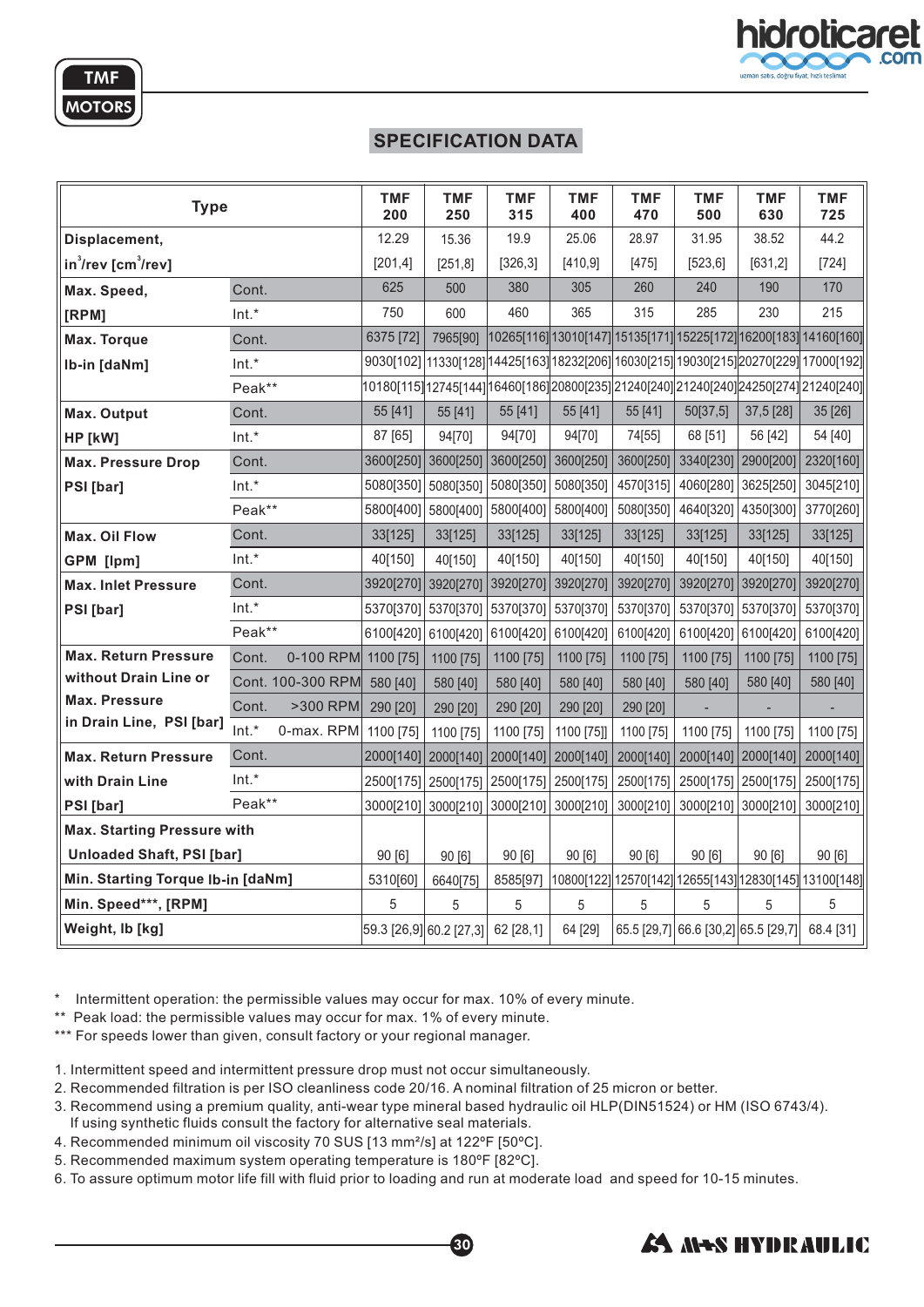

### **DIMENSIONS AND MOUNTING DATA - TMF**



**Warning:** Drain line should always be used.

**TMF MOTORS** 



**Standard Rotation** Port A Pressurized - CW Port **B** Pressurized - CCW Viewed from Shaft End

**Reverse Rotation** Port **A** Pressurized - CCW Port **B** Pressurized - CW Viewed from Shaft End

| <b>Type</b>    | $\mathsf{L}_{\mathsf{max}}$ , in [mm] | $L_1$ , in [mm] | $L2$ , in [mm] | $L3$ , in [mm] |
|----------------|---------------------------------------|-----------------|----------------|----------------|
| <b>TMF 200</b> | 4.96 [126]                            | 25 [.98]        | 3.268 [83]     | 4.34 [110,3]   |
| <b>TMF 250</b> | 5.21 [132,3]                          | $1.23$ [31,3]   | 3.516 [89,3]   | 4.59 [116,6]   |
| <b>TMF 315</b> | 5.57 [141,5]                          | 1.59 [40,5]     | 3.878 [98,5]   | 4.95 [125,8]   |
| <b>TMF 400</b> | 5.98 [152]                            | 2.01 [51]       | 4.291 [109]    | 5.37 [136,3]   |
| <b>TMF 470</b> | 6.30 [160]                            | 2.32 [59]       | 4.606 [117]    | 5.68 [144,3]   |
| <b>TMF 500</b> | 6.54 [166]                            | 2.56 [65]       | 4.843 [123]    | 5.92 [150,3]   |
| <b>TMF 630</b> | 6.38 [162]                            | 2.40 [61]       | 4.69 [119]     | 5.76 [146,3]   |
| <b>TMF 725</b> | 6.73 [171]                            | 2.76 [70]       | 5.04 [128]     | 6.11 [155,3]   |



60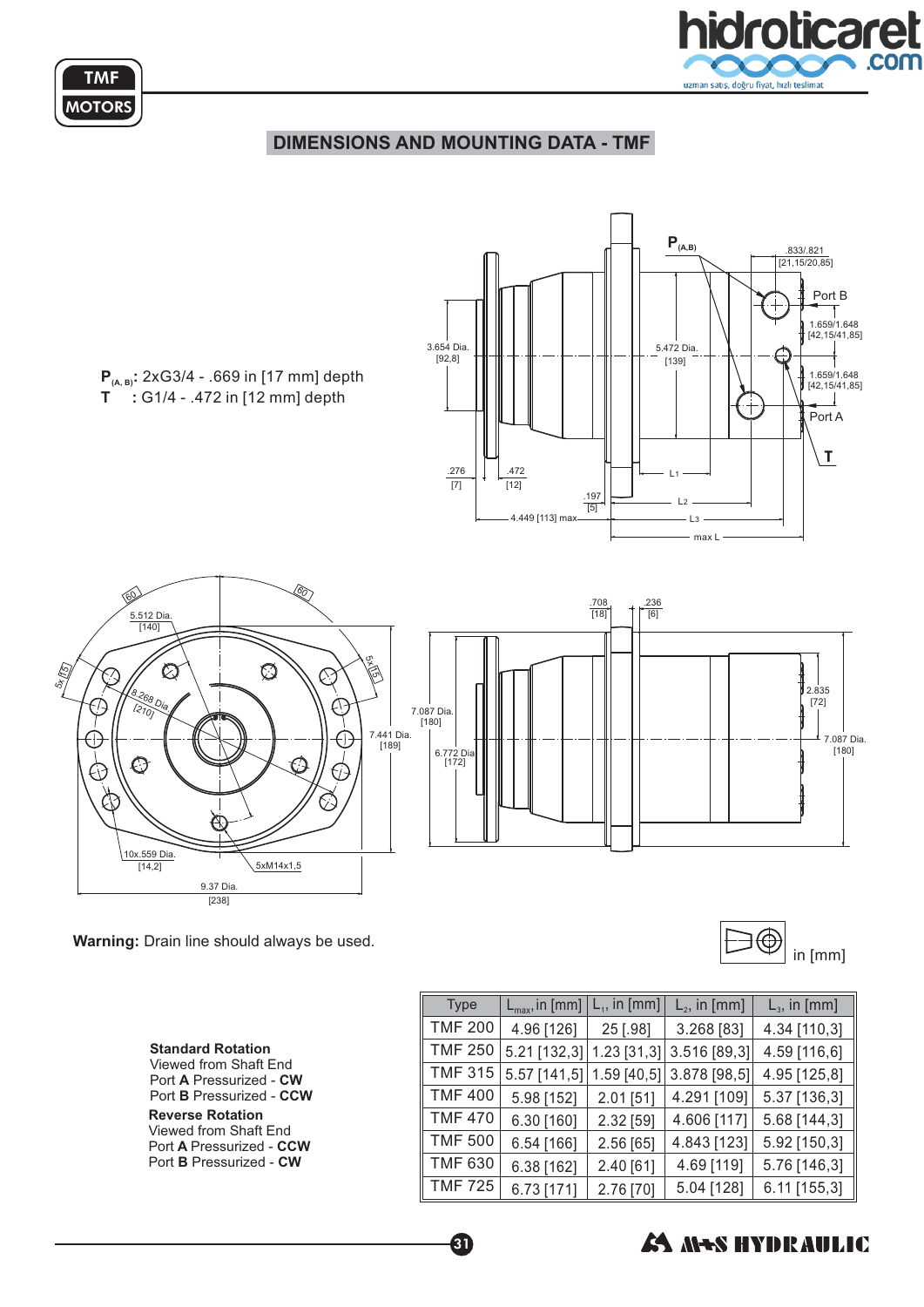

### **DIMENSIONS AND MOUNTING DATA - TMFA**





| <b>Type</b>          | $\mathsf{L}_{\mathsf{max}}$ , in [mm] | $L1$ , in [mm] | $\mathsf{L}_{2}$ , in [mm] $\mathsf{L}_{3}$ , in [mm] $\mathsf{L}_{3}$ |
|----------------------|---------------------------------------|----------------|------------------------------------------------------------------------|
| <b>TMFA 200</b>      | 4.96 [126]                            | 25 [.98]       | $3.268$ [83] $ 4.34$ [110,3]                                           |
| <b>TMFA 250</b>      | 5.21 [132,3]                          |                | 1.23 [31,3] 3.516 [89,3] 4.59 [116,6]                                  |
| <b>TMFA 315</b>      | 5.57 [141,5]                          |                | 1.59 [40,5] 3.878 [98,5] 4.95 [125,8]                                  |
| <b>TMFA 400</b>      | 5.98 [152]                            | $2.01$ [51]    | 4.291 [109] 5.37 [136,3]                                               |
| <b>TMFA470</b>       | 6.30 [160]                            | 2.32 [59]      | 4.606 [117] 5.68 [144,3]                                               |
| <b>TMFA 500</b>      | 6.54 [166]                            | 2.56 [65]      | 4.843 [123] 5.92 [150,3]                                               |
| <b>TMFA 630</b>      | 6.38 [162]                            | 2.40 [61]      | 4.69 [119] 5.76 [146,3]                                                |
| $\parallel$ TMFA 725 | 6.73 [171]                            | 2.76 [70]      | $5.04$ [128] $ 6.11$ [155,3]                                           |



**TMF MOTORS** 

> **Reverse Rotation** Port **A** Pressurized - CCW Port **B** Pressurized - CW Viewed from Shaft End

## **A MAS HYDRAULIC**

32